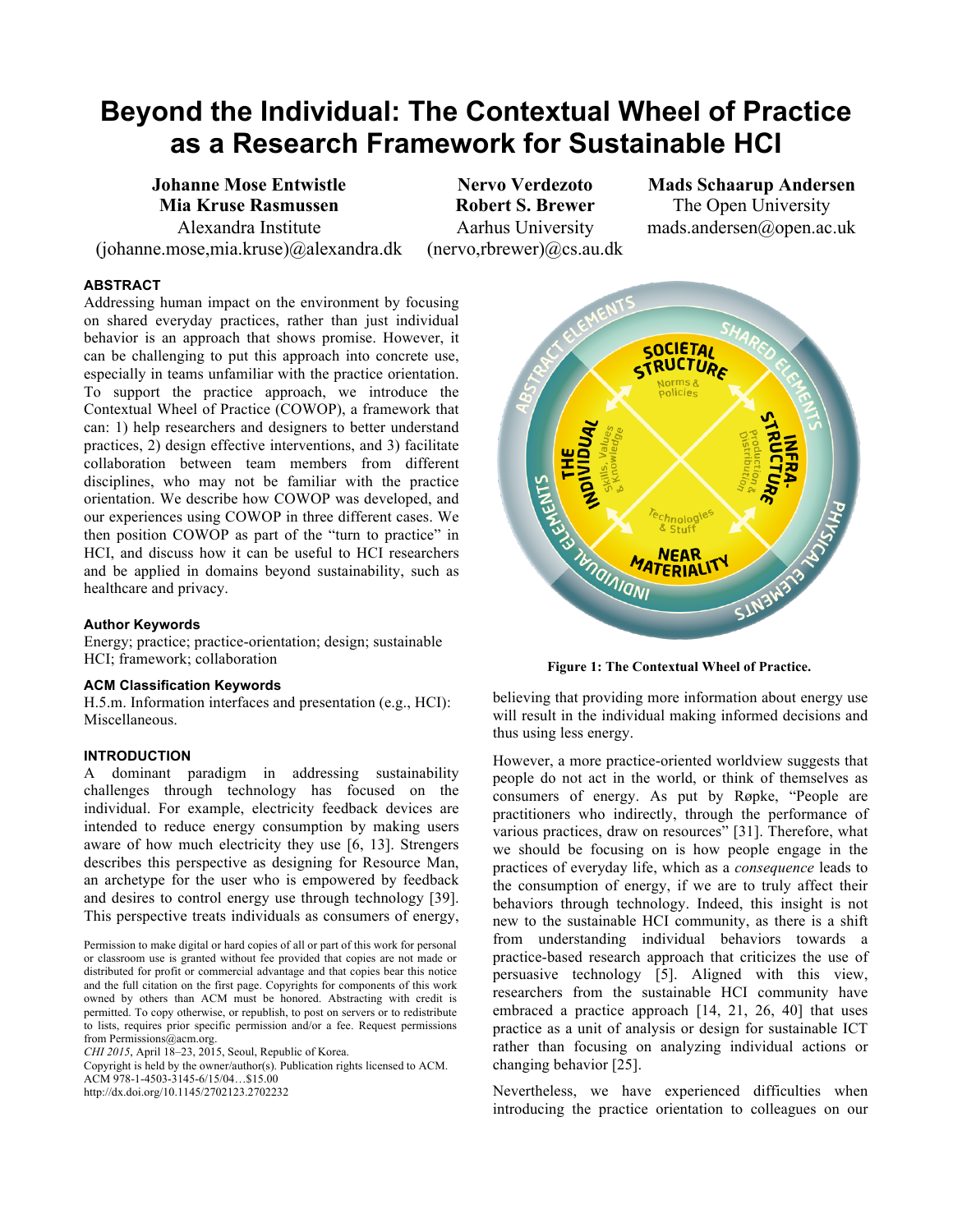multidisciplinary teams who are used to designing for Resource Man. Therefore, we developed the Contextual Wheel of Practice (COWOP, shown graphically in Figure 1), both as a framework for understanding practices, and as a useful point of reference to explain the practice orientation to those unfamiliar with it. COWOP is based on our experiences in multiple projects studying energy consumption, designing interventions to change energy consuming practices, and collaborating with other disciplines. COWOP lays out four constitutive elements of practices, each of which is represented as a quadrant in the wheel: *Societal Structure*, *Infrastructure*, *Near Materiality*, and *The Individual.*

Recently, Kuutti and Bannon noted that methodological tools and guidelines are needed to move towards a more practice-based research approach in HCI [22]. We aim to contribute to this turn to practice in HCI by describing our experiences understanding everyday practices with COWOP as a research framework for sustainable HCI. As such, COWOP can be seen as an *exploratory and explanatory conceptual framework*—and not as a prescriptive tool—to support HCI researchers and designers in identifying, analyzing, and understanding practices to support system design. Moreover, COWOP also serves as a useful *boundary object* [37], providing a broader overview of the practice approach when applied to a multidisciplinary research project, enabling team members from different backgrounds to come to a common understanding of the need for a broad perspective that goes beyond the usual Interaction paradigm [22] to change people's practices. Thus, the associated research questions are: how can we understand everyday practices to support system design while working on multidisciplinary project teams, and how can we support sustainable HCI researchers and designers from multiple disciplines to get this understanding?

To answer these questions, we have introduced the practice theoretical approach to multidisciplinary research projects, and iteratively developed COWOP over the last few years. These research projects are focused on energy and sustainability, and in particular, on how to foster changes in practices. Our multidisciplinary team includes anthropologists, software engineers, HCI practitioners, and designers. This multidisciplinary team enables us to base technological developments on user studies and user involvement. Through our collaboration and initial user studies, it has become clear that not all team members bought in to the practice orientation. Furthermore, we initially lacked the tools necessary to facilitate our crossdisciplinary knowledge exchange and negotiation of meaning [43] that could mediate or bridge our different perspectives.

In the following sections, we summarize practice theory and the origin of COWOP, followed by a description of the framework and its elements. We then describe our experiences using COWOP in three projects including the

practices of residents at a student dormitory, and the design of new services in the energy sector. We end with a discussion on how the COWOP framework is positioned in HCI and its limitations, and how it could be used beyond the energy domain, such as in healthcare and privacy.

# **BACKGROUND AND RELATED WORK**

During the so-called third wave HCI [2], an in-depth understanding of practices outside the workplace has become more prominent, in which the design of ICT should take into account most aspects of people's everyday life as a whole and not only isolated work practices. Rogers has named the theories in this generation as "contemporary" such as the turn to design, the turn to culture, the turn to the wild, the turn to embodiment, etc. [30]. One common theme across these different research areas is the exploration of the concept of practice that also includes interests in appropriation, digital ecologies, materiality and attempts to solve complex real-world problems [22]. Indeed, Kuutti and Bannon [22] have reported the turn to practice in HCI as the "Practice paradigm" as opposed to the traditional—so called—"Interaction paradigm" that has focused on the interaction with technology where context of use and work practice are seen as separate and static variables. In contrast to the Interaction paradigm, Kuutti and Bannon highlight the need for a more holistic practice approach in HCI that considers the importance of understanding the dynamics of new practices that emerge due to the use of technology.

## **Practice Theory**

Practice theory evolved in the social sciences in the 1970s and 1980s [3, 16]. The main objective was to find new ways to overcome existing dualisms between actor and structure, by finding ways to give voice to human agency without neglecting structural constraints. However, these early theories did not pay much attention to the material artifacts, infrastructures, and products that shaped practices, which has later been argued as a substantial weakness [35]. Newer approaches to practice theory pay closer attention to the material and contextual dimensions of practices. Influential theorists of this movement include Reckwitz [29] and Schatzki [32] whose definitions of practice, and views on what shapes behavior, have inspired consumer research and environmental studies [26, 31, 35, 40, 42]. What these theories have in common is that they move their attention away from the individual as the focus of analysis.

While psychology and behavioral economics typically focus on individual behavior and motivation in their analyses, the practice approach looks at practices as the main unit of analysis. In particular, Reckwitz describes practices as "a routinized type of behavior which consists of several elements, interconnected to one another: forms of bodily activities, forms of mental activities, "things" and their use, a background knowledge in the form of understanding, know-how, states of emotion and motivational knowledge*"* [29:249]. Building on this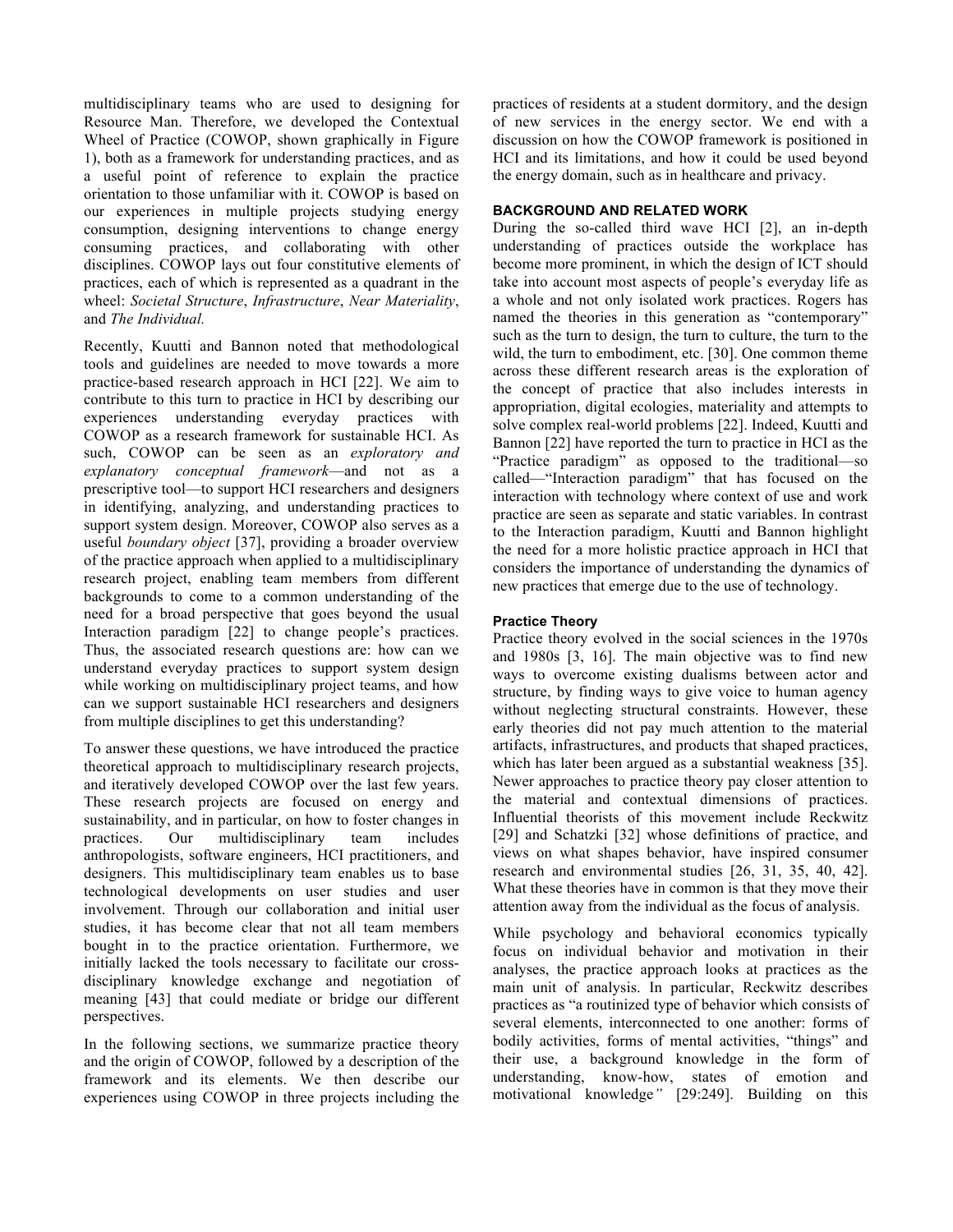definition, Shove et al. suggest that practices combine three types of elements: materials, competences and meanings, and that it is the connections among these elements that make, sustain, or transform practices [36:14]. Practices only exist as long as they continue to be carried out in everyday life, and therefore, we need to pay close attention to these seemingly mundane performances of everyday practices if we wish to understand them more fully [36].

Furthermore, practices are relational and contextual as "practices do not float free of technological, institutional and infrastructural contexts*"* [27:229]. Therefore, to study practices we need an empirical approach that takes structural, historical, and contextual elements into account and pays attention to the ways in which practices relate to each other.

To this end, several frameworks and tools have been proposed to facilitate such understandings of practice that go beyond the individual and focus on the connections between elements of practices and how they are made, sustained or broken. We will detail some of these efforts in the following subsections.

#### **Frameworks, Concepts, and Tools**

The ISM (Individual Social Material) tool is one of these models that shows how multiple contexts (the Individual, Social, and Material) affect and influence people's behavior [7]. While the individual context includes individual factors such as values, attitudes, and skills, the social context involves factors beyond the individual such as social norms, people's network and relationships as well as meanings and institutions that influence social behavior. The material context in the ISM model takes into account the existing infrastructure and technology in the environment as well as time and scheduling [7]. Although the multiple factors across the three different contexts provide a practical conceptual model for understanding people's behavior, it is a prescriptive tool that might suffer from shortcomings such as an overemphasis on the individual factors as central focus of attention.

As described in the previous section, Shove et al. propose a conceptual framework to understand social practice based on three specific elements: material, competences and meanings [36]. While the material elements encompass all the "stuff" embedded in, for example, technologies and physical objects, the meanings elements include "symbolic meanings, ideas and aspirations" and competences involve the "skill[s], know-how and technique[s]" [36]. Although this framework moves the focus of attention to practice, we argue in this paper that it might not be sufficient to fully account for the material dimensions of practices, at least in relation to energy consumption.

#### **The Application of Practice Theory to Sustainable HCI**

The theory of practice has been applied in HCI research, especially in the sustainability domain taking practices as a unit of analysis or design (e.g., [14, 21]). In particular, some researchers have used Shove's framework of social practice described above to further investigate: everyday bathing practices through "Experiments in Practice" [34], everyday repair and green-DIY practices [41], and the possible conflicts between emerging and existing heating practices [20].

Rather than applying practice theory in a prescriptive way (e.g., [21]), we aim to provide a concrete tool for applying practice theory in a more exploratory and explanatory way to support designer's reflective practices. As such, our work is aligned with the shift from "prescription to reflection" in HCI research as presented by Rogers [30]. Furthermore, we extend the related work by providing a useful boundary object for introducing and discussing practice theory with people unfamiliar with it—the COWOP framework. In the following, we describe the origin of COWOP and how it helps us understand everyday practices.

#### **DEVELOPING THE COWOP FRAMEWORK**

Based on a recent approach called Computational Environmental Ethnography (CEE) [1], we engage in multidisciplinary research projects to understand and reduce or shift energy consumption. Using CEE, we engage with qualitative data from anthropological studies, quantitative data from questionnaires, and technical data from sensors. Despite using this mixed approach (CEE), we still needed a way to help us communicate our empirical findings to project partners with a different academic background in a way that they could relate to, as well as further challenge the existing individual-focused paradigm. Yet, the findings from our anthropological field studies did not support the existing dominating assumptions about behavior and energy consumption among our partners.

Through our exploratory work with the empirical data, it became clear that practice theory would lead us to a more focused analysis [4] of specific aspects of the empirical data, such as the focus on the shifting relationships between the different constitutive elements of practices and how they can be studied from an empirical perspective.

To this end, we developed COWOP as a graphical representation of our understanding of what affects practices in relation to energy consumption (see Figure 1). In particular, we found that our analyses would benefit from a separation of material elements into two distinct categories, Near Materiality and Infrastructure, to enable us to account for the complex relationship between these elements and the different ways in which they affect practices.

COWOP has been shaped and adapted for different uses and target groups: it is still a work in progress as it evolves with the situation at hand. The current version has four elements that form a conceptual framework described in the following section.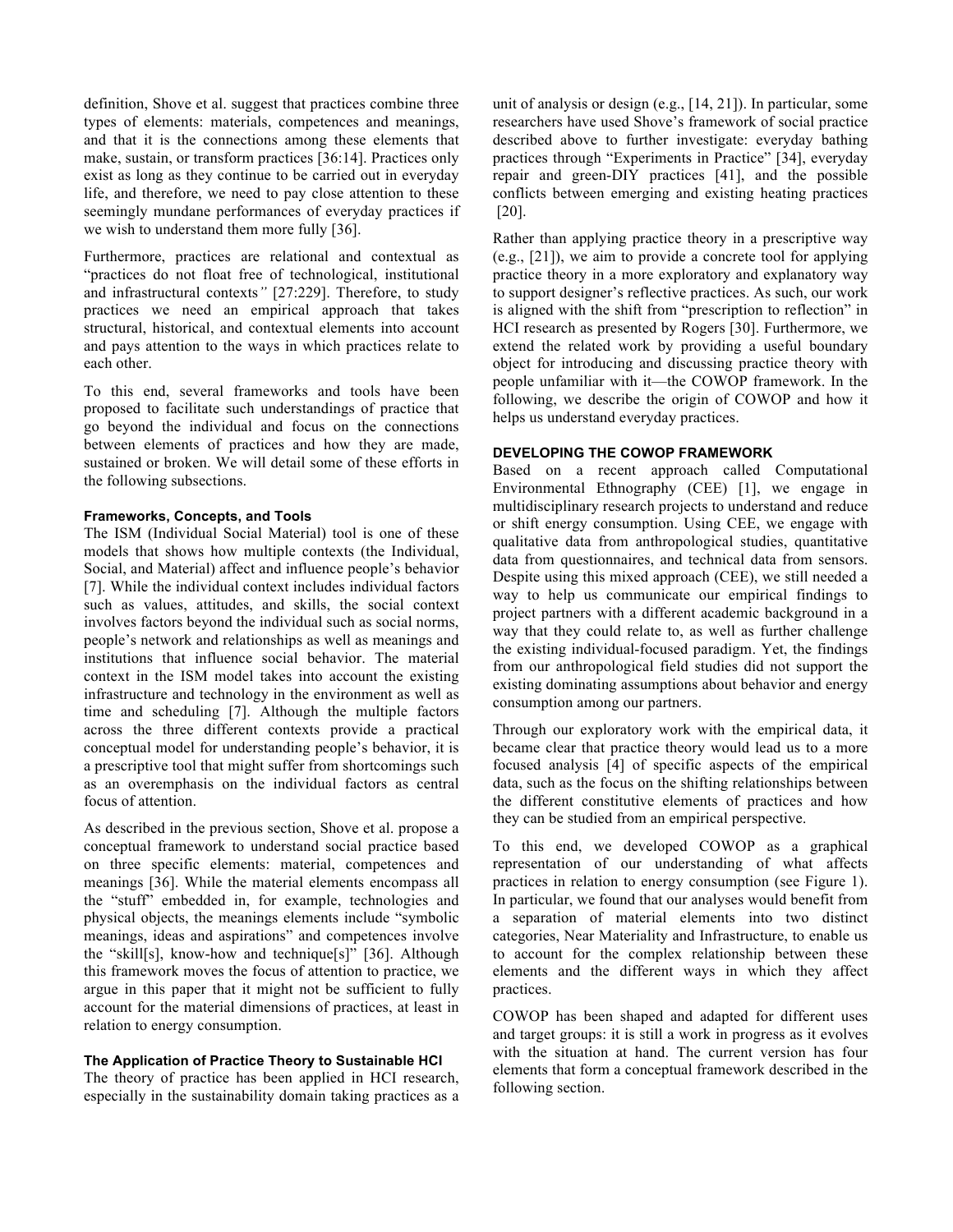#### **THE CONTEXTUAL WHEEL OF PRACTICE**

The Contextual Wheel of Practice shown in Figure 1 is a graphical outline of how practice theory attempts to mediate between structure and agency, the human and nonhuman, and the concrete and abstract elements that shape our daily practices. COWOP lays out four specific elements that are important for understanding practices, each of which is represented as a quadrant in the wheel. The four quadrants are (clockwise from the top): 1) *Societal Structure*, 2) *Infrastructure*, 3) *Near Materiality*, and 4) *The Individual*.

Societal Structure includes legislation, or broadly accepted social norms such as expected standards of cleanliness. The definition of Societal Structure is thus comparable with Randle and Warde's *Institutions* [27:229] and Shove et al.'s *Meanings* [36:14].

Infrastructure refers to the aspects of the physical environment that shape behavior, but are not under individual control, such as the architecture and automated processes of a building, or the means by which electricity is generated.

The Near Materiality quadrant refers to the close physical environment or technologies that are under individual control, such as a radiator in a room or the appliances plugged into wall outlets. These two categories are inspired by Geels' *technical systems* [15], and Randles and Warde's distinction between *technology* and *infrastructure* [27:229].

The last quadrant, The Individual, encompasses personal values such as a desire to live sustainably and the knowledge and skills required for that lifestyle. This category thus resembles the individual context in the ISM tool [7] and *competences* in the framework presented by Shove et al. [36].

The word *Contextual* is included in the name of the framework to stress that our actions are contextualized by the social, cultural, and material setting, and that these contexts need to be taken into account when trying to understand or affect behavior in different situations. This inclusion also helps us to better understand the scope we have for changing practices, and to design better interventions. As described in the previous section, practices are not free floating, but interrelated and affected by structural elements as well as individual motivations.

The four elements of the framework can be grouped in different ways as shown in Table 1. Societal Structure and Infrastructure deal with the elements shared across communities. On the individual level we find Near Materiality and The Individual (skills, values, and knowledge) as constitutive elements of daily practices. Besides the shared/individual groupings, COWOP also combines the elements into two other groupings. Infrastructure and Near Materiality cover the concrete physical elements that shape practices. Societal Structure and The Individual can be grouped as the abstract elements that shape practices on different levels. Therefore, COWOP

|                 | Shared             | Individual       |
|-----------------|--------------------|------------------|
| <b>Abstract</b> | Societal Structure | The Individual   |
| <b>Physical</b> | Infrastructure     | Near Materiality |

**Table 1: Two groupings of the elements in COWOP**

mediates and encompasses elements from the very concrete to the very abstract as significant constituents of the practices that have energy consumption as a consequence.

COWOP helps us see what shapes practices and how changes in practices can occur through changes in any of the four quadrants. When using COWOP to understand practices and design interventions, it is important to appreciate how the four elements are highly interdependent For example, the state of Infrastructure will very much rely on the state of institutions and legislation (Societal Structure), and legislation will depend on Individuals' values and knowledge, but also on technological advances. Although individuals' values and knowledge are personal and internalized, they are also very much grounded in and affected by shared culture and societal structures, and as such, it becomes clear that the introduction of change is never a simple cause and effect process. Furthermore, introducing changes in one quadrant may not have the intended effect, if the targeted practice was more significantly affected and structured by elements from other quadrants. Therefore, it is crucial to look at the relationship between the different elements and how they structure practices in different situations.

#### **USING COWOP FOR UNDERSTANDING, DESIGN, AND MULTIDISCIPLINARY COLLABORATION**

In this section, we present our experiences using COWOP to understand practices, design technological interventions, and support multidisciplinary team collaboration. We present COWOP in practical use, illustrating different insights that the framework provided from three cases.

#### **The Grundfos Dormitory Lab: Understanding Practices and Collaborating with Multidisciplinary Teams**

One of our projects is built around the "Grundfos Dormitory Lab" (GDL), a highly instrumented dormitory for university students. Each of the 159 apartments in the GDL contains sensors that monitor indoor climate (temperature, humidity,  $CO<sub>2</sub>$  concentration), electricity, heating, and water use. The addition of sensors to the dormitory was intended to create a "living laboratory" to study how the residents use different resources, and how their behavior and the building itself could adapt to generate fewer greenhouse gas emissions. The GDL collects measurements from over 3000 sensor endpoints at approximately 5-second intervals.

To accomplish the goal of reduced emissions, we are designing interventions (such as mobile apps and physical design provocations) that will make use of the sensor data.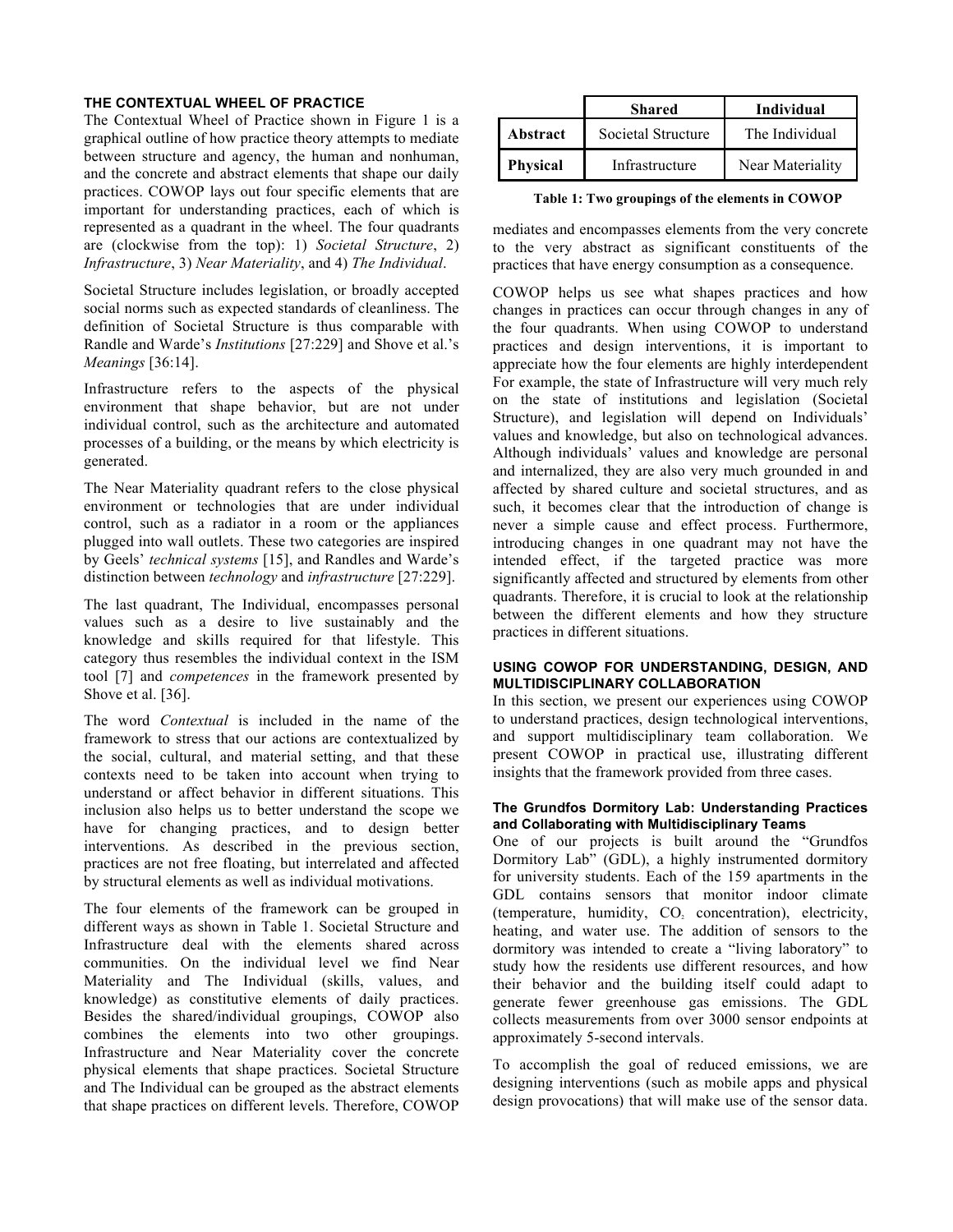They will encourage the residents to reduce their carbon footprint by changing their practices. These interventions are informed by a qualitative and quantitative study of residents at the GDL [28]. We conducted two workshops with 30-60 residents, an online survey of the residents (67) valid responses), one overnight stay at the dorm, and semistructured interviews with 20 of the residents. Through the workshops, we engaged the residents in discussions about their everyday practices and values, and their interests and attitudes towards the dorm. The online survey touched upon the same topics, and the stay gave us an impression of living at the GDL. Additional semi-structured interviews allowed us to get a deeper understanding of these themes and the practices surrounding them [28].

In the following sections, we present two types of practices we observe residents engaging in at the dorm, and how COWOP helped us to better understand these practices.

#### *Understanding Cooking Practices at GDL*

One of the main practices we try to understand is cooking. This practice is particularly interesting because it consumes so much energy that the so-called "cooking peak" strains the electricity grid in the early evening. In our studies, we have found that cooking cannot be understood as an isolated practice, but needs to be seen as part of a greater nexus of practices that constitute residents' daily lives. In this sense, cooking can be termed a "non-negotiable" practice [40] for the residents, one that is related to other practices in a way that must take place at a specific time of day, or have a certain frequency or duration.

Residents explicitly state that the energy consumption of their cooking is not a major concern for them. They have the *individual and shared knowledge* that this practice consumes energy, but they do not really see how that can be changed in any profound way without compromising the service they are trying to obtain. Therefore, they choose to use energy to obtain this service, perhaps saving elsewhere instead. Judging from these types of statements, the energy consumption related to cooking seems highly shaped by individual and shared values, and by their understandings of what is normal or desirable for them in their daily lives.

The practice of cooking, however, also has more structural and material elements that need to be considered. Cooking is perceived as highly interconnected with other practices such as physical exercise practices, and it is also impacted by Societal Structures such as educational institutions that decide when classes are held and thereby indirectly dictate when cooking is possible. Furthermore, the cooking practices in the dorm are also structured by the Infrastructure and the Near Materiality of the building. Each resident has his/her own kitchen, which offers the opportunity to cook alone in their apartment instead of together in the common room. This structural and material context potentially affects their behavior, and it affects the scope we have for change when it comes to the practice of cooking. These elements, therefore, also need to be taken into account. Even though informants might tell us that it is simply a matter of choice, the material elements affect their behaviors and thus energy consumption.

#### *Understanding Laundry Practices at GDL*

Another practice that we have examined is laundry. While cooking is considered difficult for people to shift in time due to its interconnectedness with other everyday practices, laundry is viewed as a more simple or detached practice, and therefore, easier to change. Either having the option of a postponed start on the washer or allowing people who stay up late to do their laundry during the night, would not only shift the electrical load to avoid peak load (and thereby emit fewer greenhouse gasses), it could also give the residents a greater sense of freedom. But regardless of the potential of encouraging people to do their laundry during the night, and people's apparent willingness to do so, there are structural obstacles that make such an initiative difficult in the particular context of the dormitory. The dorm rules (which are Societal Structures in this case) state that the laundry room in the dorm can only be used from 8 AM to 9 PM, because there are apartments situated above the laundry room, and they would be disturbed by the sound of laundry at night. Furthermore, even though the residents express that they are willing to air dry their clothes instead of using the dryer, this option is not available to them because the Infrastructure of the building leaves no room for air drying and they are not allowed to dry clothes in their apartments due to concerns about mold growth. This example shows us how the practice of laundry in the case of the GDL is highly structured by the *shared* elements (Societal Structure and Infrastructure) when it comes to shaping what time of day laundry is being done. Even if the residents are motivated to change their "laundry practices" they will not be able to because of shared structural constraints.

The multidisciplinary projects we come across within the IT and energy sector often take the premise that changing behavior (e.g., changing the time or way of cooking/doing laundry) is in the hands of the individual. The individual "just" needs to be motivated according to his/her personality or preferences. This understanding has been challenged by others [5] and both of our examples show that an individual's behavior is not entirely in their hands. Practices are social and negotiated, as well as structured by the physical and material context in which they unfold. Therefore, it is important to broaden the scope and take these other factors into consideration when we try to understand and affect people's practices (and energy consumption). COWOP helps us to meet this challenge in a very concrete way when developing ICT interventions in the sustainability domain. It makes it clear when such technologies may be limited in their impact and when other interventions, for example, changes in social norms and expectations or policies, need to be considered instead.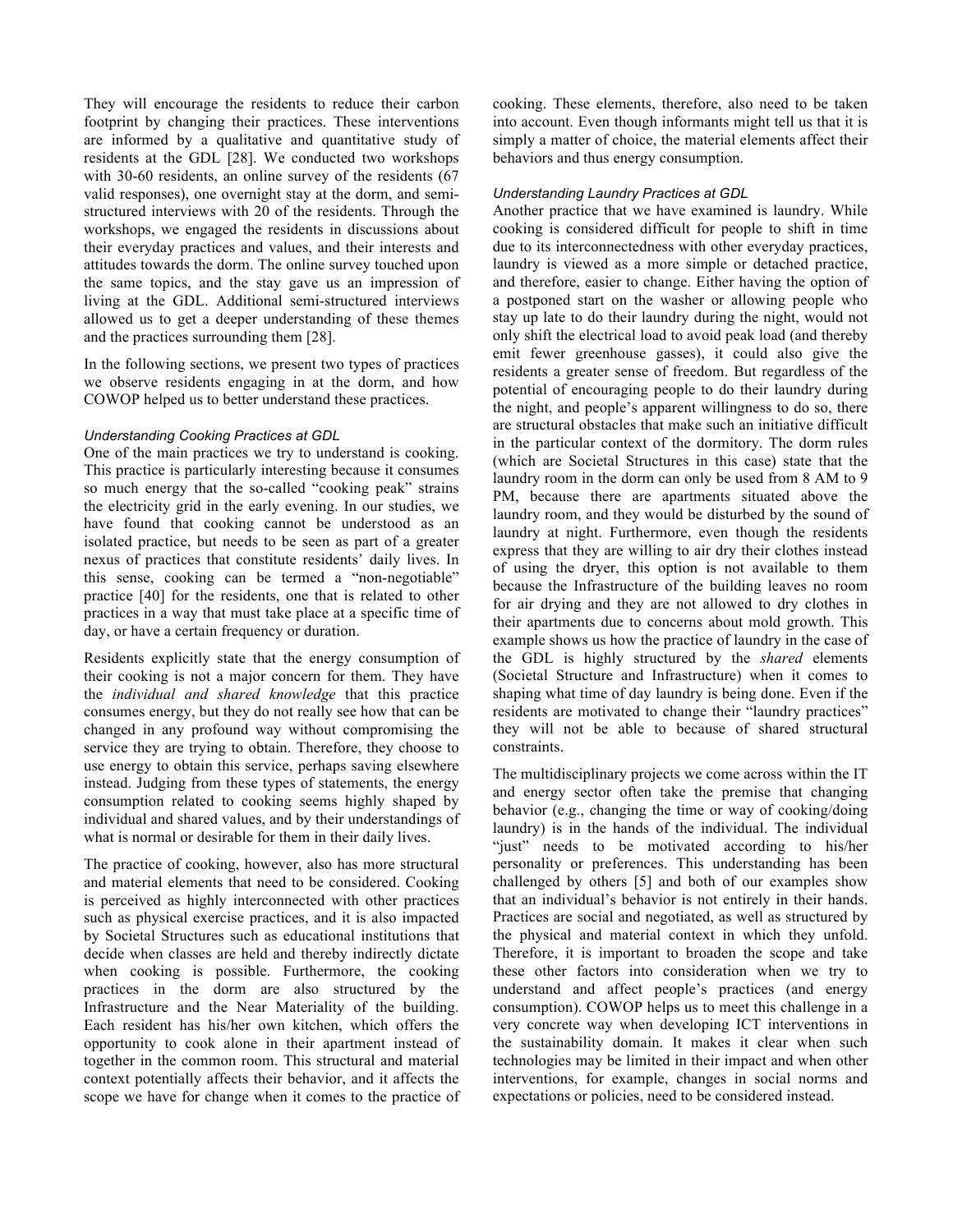#### *Collaborating Using the COWOP Framework*

The introduction of COWOP to the dorm project with its visual and often physical manifestation in reports, presentations, internal workshops, and meetings has meant that essential changes are being introduced to both our common teamwork, but also to planned ICT interventions developed by the multidisciplinary research group.

Initially, interventions planed for the dorm were to be evaluated by simply measuring changes in energy consumption. The assumption being that if the intervention worked, energy consumption would go down and if it did not work, energy consumption would stay the same, or go up. However, this simplistic approach to effect measurement does not study how this effect (or lack of effect) comes about, and therefore, this type of effect measurement has no chance of explaining *what* actually caused an effect for *whom* and under *which* circumstances. This particular knowledge is necessary if we want to conclude anything about the effect of an intervention, just as it is essential if we want to replicate or improve an intervention. This type of knowledge is qualitative in nature and implies looking at the practice level, to *what* people actually do that consumes energy as a consequence, and *why* they do what they do? The introduction of COWOP made it clear to team members that understanding the practice level was necessary, and it is now accepted that the framework should be used for future effect measurement and cross-disciplinary analysis as suggested by CEE [1].

Furthermore, COWOP has concretely acted as an analytical tool to facilitate both design and cross-disciplinary analysis of questionnaires. The consistent use of COWOP ensures that questions in the questionnaire cover all four elements, to gain a deeper understanding of the specific context in which we engage. In the multidisciplinary CEE analysis, the hypotheses are based on the understanding that practices, and therefore, energy consumption, are shaped by all elements. Through COWOP, the combinations of questions covering different elements are being correlated with sensor data of the actual energy consumption.

Consequently, the framework has become a boundary object, providing a new, shared understanding of how energy consumption comes about, and providing ideas for how we might try to affect it in the future. It has acted as a concrete tool for us to communicate and discuss divergent understandings of human behavior and the unique characteristics of the different contexts in which we engage and given us a common frame to communicate and discuss the results of our field studies. As a consequence, the solutions that we develop in the project will have a stronger rooting in these new insights and understandings.

#### **Developing New Services in the Energy Sector**

COWOP has also proven to be valuable outside of a research context. EnergiMidt, a Danish energy company, wanted to innovate the way they approached Energy Service Company (ESCO) projects. ESCOs guarantee their customers a certain reduction in energy consumption through different types of energy reducing initiatives. The customers are often large organizations like hospitals, municipalities, or private companies. The typical assignment brief recognizes the importance of addressing the users of the buildings, but at the same time the briefs divide energy-reducing initiatives into two groups: technological initiatives and behavioral initiatives.

EnergiMidt experiences several challenges with these types of assignment briefs: how to optimize the screening of initiatives to maximize Return On Investment (ROI), how to clarify when and why behavioral initiatives are not optimal, considering the ROI, and how to differentiate EnergiMidt from other ESCOs?

We worked with EnergiMidt to address these challenges from an anthropological perspective. The introduction of COWOP revealed that categorizing initiatives as either technical or behavioral was problematic. The graphical representation of COWOP makes clear that even if an initiative is primarily concerned with technology (represented by Near Materiality or Infrastructure in COWOP depending on context), it is inseparable from the other elements that shape practices. Therefore, it does not make sense to divide energy reducing initiatives into technological and behavioral, since any technological initiative will necessarily involve thinking about behavior and practices.

Having come to this shared understanding, we changed the premise for EnergiMidt's future ESCOs by dividing initiatives into "technological" and non-technical initiatives. Another consequence is that all relevant technological initiatives will now be adapted based on insights about user practices in the buildings in question. This addition is intended to avoid undesirable circumventions of a technological initiative by users who cannot do what they want, or feel the way they want in the building. An anthropologist and an energy advisor/engineer will generate these insights about user practices through field studies.

Furthermore, EnergiMidt's ESCO projects will now divide users into "practice groups" using COWOP, with the anticipation that groups with similar practices will affect the energy consumption in a building similarly, and will also be equally affected by an initiative. To establish which types of initiatives are suitable for each group, the groups are now screened based on questions partly derived from COWOP. This screening results in the selection of categories of initiatives for each group and makes it quite clear when it will not be a good idea to use certain types of initiatives for certain groups. COWOP is also used here, because the different types of energy reducing initiatives map onto COWOP's elements. For example, consider an energy reducing campaign that focuses on The Individual element. If we are dealing with a group of users whose practices are highly structured by shared rules and norms (Societal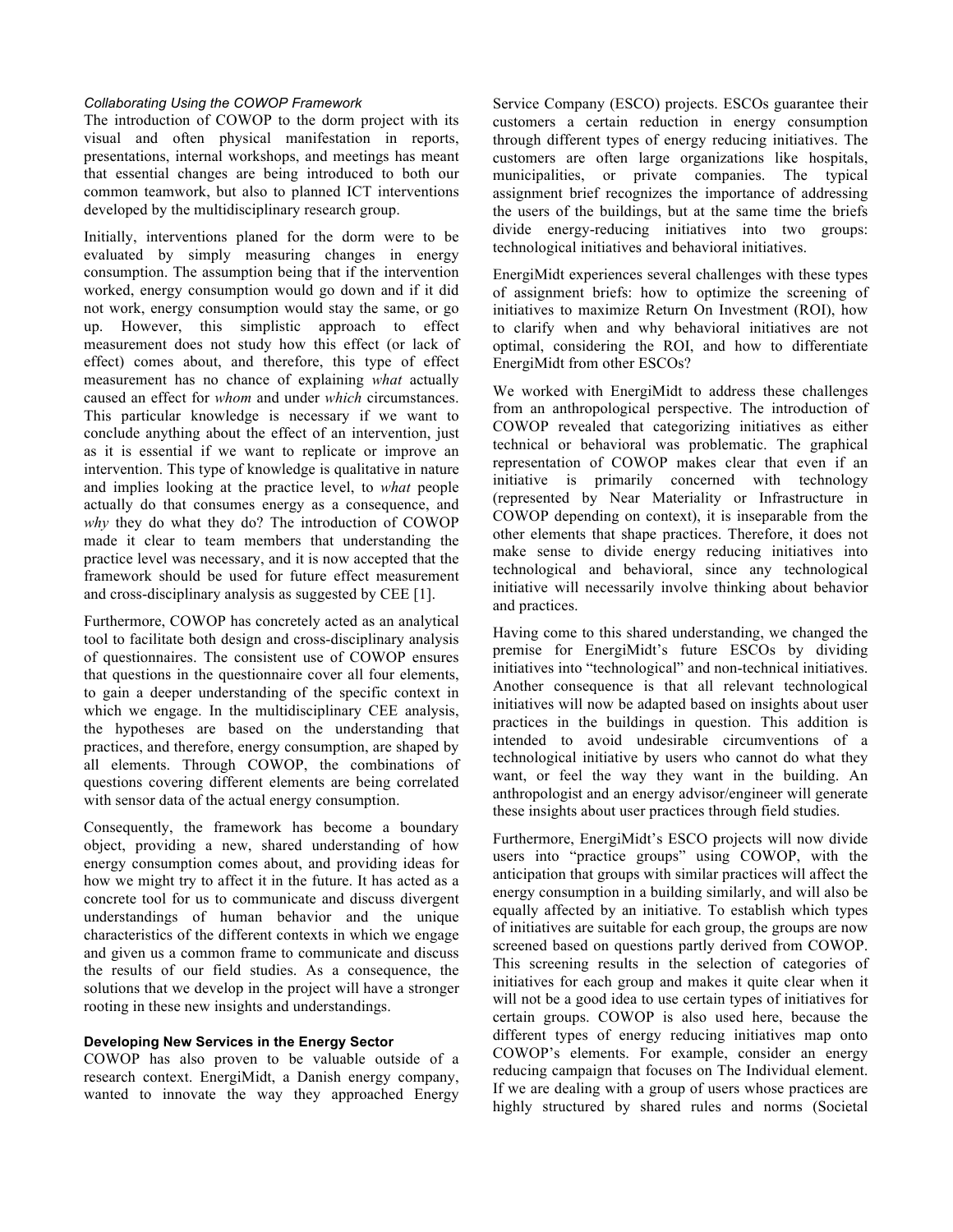Structure) that do not overlap with a conscious focus on energy reduction, then this initiative is less likely to be successful for this group.

In the EnergiMidt case, COWOP was successfully adapted to address the specific needs of the case by adding another dimension into the framework: the *conscious/unconscious* level to each of the four different elements. As an example we can look at the Societal Structures quadrant (see Figure 1), which is made up of both explicit rules and laws, but also more implicit norms. Explicit rules and laws affect our lives in a more or less conscious way, whereas norms usually affect us unconsciously.

#### *Collaborating Using the COWOP Framework*

The collaboration on the EnergiMidt project spans three different disciplines: Engineering, Anthropology, and Business Development. We have used the COWOP graphical representation actively in presentations and discussions, referring to it in documents, drawing it on whiteboards, changing and adding to the contents, adapting it into new figures such as tables, etc. COWOP provided a physical manifestation of the abstract and theoretical concepts that were not common knowledge for the engineer and business developer. Working actively with and applying a theory would not have been possible without a boundary object such as COWOP. Initially, our understandings of the interplay between the individual, its context (including technology), and energy consumption were far apart. Through the use of COWOP in presentations and discussions, we have come much closer to a shared understanding that is based on practice theory. The result that speaks for itself is the actual effect that COWOP has had in our collaboration: it has become both the frame for our development process *and* an actual tool used in the new ESCO service. This collaboration has proven fruitful due to a shared curiosity, respect, and an acknowledged need for new perspectives that may not be present in all multidisciplinary teams.

#### **The Proactive Energy Behavior Project**

The Proactive Energy Behavior project (Proac) is a Danish project funded by Realdania and the Danish Ministry of Housing, Urban and Rural Affairs. The aim of the project is to develop, test, and evaluate different methods of visualizing energy consumption for residents in social housing [10]. We presented COWOP as part of a bigger development and evaluation framework in the project kickoff workshop to facilitate idea and concept development in the project groups.

Some groups were highly influenced by the contextual and practice focus provided by COWOP and came up with campaigns that aimed at changing actual practices, such as cooking and hygiene (tooth brushing and bathing), through the delivery of things relevant to the practice thus changing their Near Materiality. For example, participants were provided with a showerhead that adds air to the water and

thus saves water. This campaign was an add-on to the actual energy feedback technology that was installed in each apartment, and resulted in positive attention and effects such as reduced water consumption.

COWOP also aided in the evaluation of the Proac project. The project group's initial round of evaluation found that when there were problems in a building, such as poor insulation (corresponding to the Infrastructure element), then it was difficult to motivate residents to actively participate in feedback-based initiatives. COWOP underlined the importance of taking Infrastructure into account as well as The Individual, which had initially been the sole focus of the project group.

#### **DISCUSSION**

The "Practice paradigm" is gaining currency as a starting point for system design within the HCI community [22]. As there is a need for methodological and practical tools to support the turn to practice in HCI [22] as well as designers reflective practices [38], we have not only provided empirical accounts regarding the aforementioned cases in this paper, but also presented the COWOP framework as a tool for thinking [9] based on the theory of practice to "*expand design thinking but do not prescribe design action*" [38]. In this sense, COWOP is an exploratory and explanatory framework, situated in the contemporary generation of HCI methodologies [30], that aims to support designers and researchers in their reflection and decisionmaking processes rather than providing a step-by-step approach such as ISM [7].

We believe that COWOP can provide the right level of abstraction of practice theory to support the understanding of everyday practices and the work of designing technical solutions in cross disciplinary teams through four important elements: Societal Structure, Infrastructure, Near Materiality and The Individual. In contrast to the ISM tool [7] that places the individual at the center, COWOP places the individual on equal footing with the other elements intended to support researchers and designers in understanding how practice theory bridges different disciplinary foci (used as a boundary object) and can support the design of sustainable interventions.

Furthermore, COWOP differs from Shove's framework [36] because it divides the material elements into Infrastructure and Near Materiality. Indeed, the COWOP elements are tightly related to previous work in HCI and CSCW that shows their importance when designing interactive technologies e.g., [11, 12, 18, 30]. However, they have not been considered and discussed as a whole for sustainable HCI. All elements establish a socio-technical conceptual framework that takes practice as unit of analysis and design to get further understanding of the dynamics of everyday practices as well as on how "*designed artifacts shape and are shaped by the contexts in which they are used*" [19].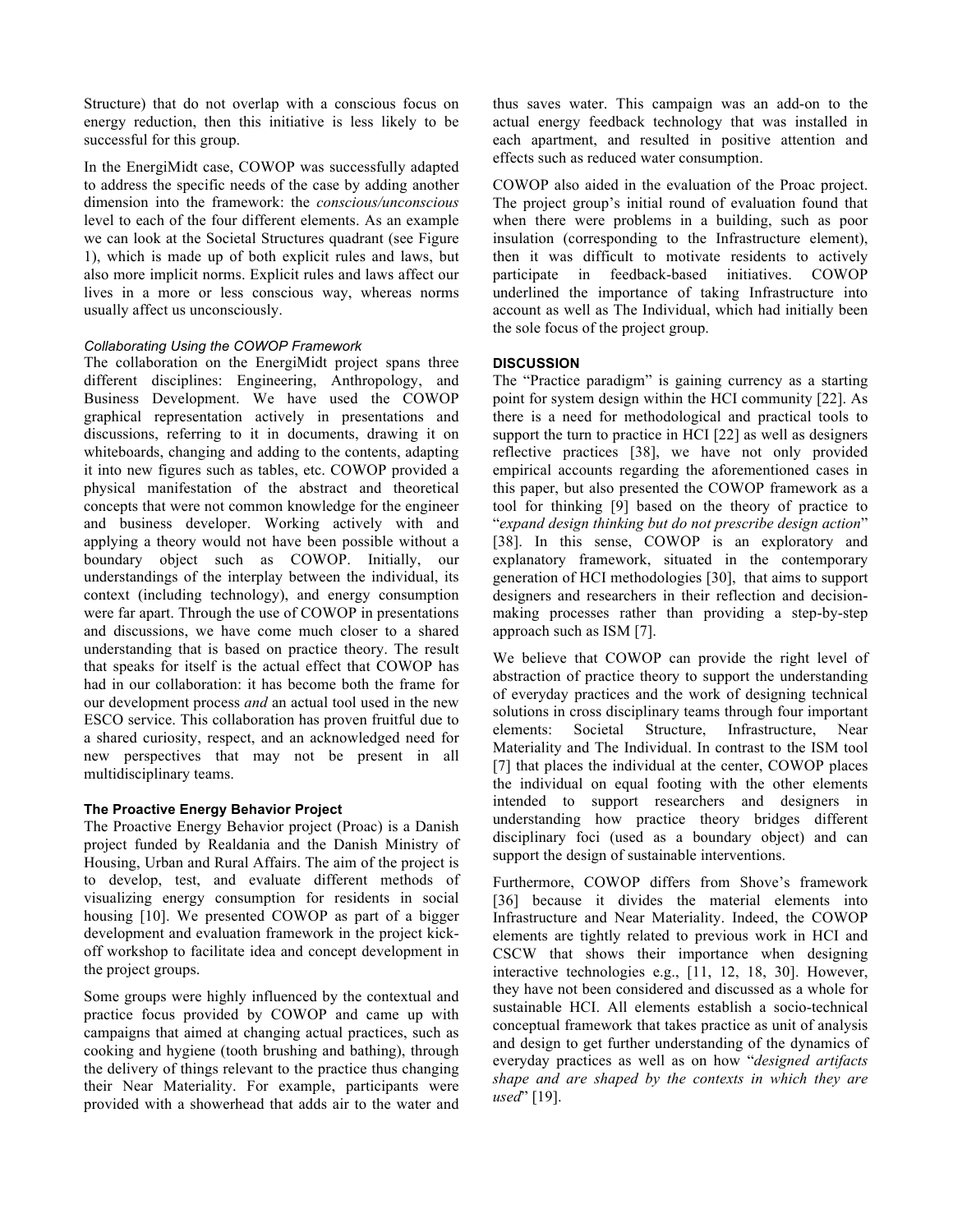We have shown how COWOP helps us pay attention to the specific demands of the case when understanding practices and developing technological interventions. COWOP helps us identify specific challenges that should be taken into account and provides us with a holistic view of the analyzed cases. In the following sections, we discuss the limitations of the framework, and the opportunities for using COWOP in domains beyond sustainability.

#### **Limitations of COWOP**

As a framework, COWOP necessarily simplifies some of the complexities that practice theory introduces. Therefore, COWOP should be considered only a starting point for understanding and incorporating practice theory into HCI research. We hope that COWOP's accessibility can serve as a "gateway" that guides those seeking a more in-depth understanding of practices. When collaborating with people outside HCI who are not familiar with practice theory, COWOP's simplification is an appropriate introduction for individuals who would otherwise not be exposed to this perspective.

Dividing the Wheel into four equally sized quadrants might give the impression that they all affect practices equally. As our examples show, this is not necessarily the case. Some of the elements may be more significant than others depending on the specific case at hand. The configuration of elements is dynamic, not static and this is not easily represented in the graphical representation of COWOP. However, one of the main strengths of COWOP is its representation of these elements, because they allow us to look more closely at the configurations of practices in different contexts, thereby serving as an analytical framework for exploring and explaining a specific domain under investigation beyond its empirical findings [9]. COWOP opens several opportunities to understand and support designers' and researchers' interpretative and reflective practices.

Another limitation of COWOP is that it does not explicitly include the relationship between different practices or the timeliness or contextualization of the practice itself, which is what Schatzki refers to as the "total field of practices" [33]. We believe these are important aspects, and we do work to incorporate them in our practical use of COWOP, but we have not yet found a suitable way to make it part of the graphical representation.

# **BEYOND SUPPORTING SUSTAINABLE HCI**

COWOP is a framework that includes the material and technological surroundings that play a role in the shaping of people's practices. COWOP helps articulate the unusual characteristic of energy consumption: it is often hidden and mediated through materiality and technology. Thus, we find COWOP especially well suited for the energy domain, for which it was developed. However, COWOP is also a framework for understanding and articulating a certain perspective on the world and how people act in it, therefore COWOP is also well suited to domains beyond energy and sustainability. To use COWOP in a domain, it needs to be enriched with concepts and theories specific to that domain as well as relying on empirical studies to see its benefits. For example, for developing technology in the energy domain, COWOP is enriched with concepts from sociotechnical systems, the use of scripting, mediated consumption, and non-negotiable practices. We now provide two examples of how COWOP could be used in other domains: opportunities to better understand self-care practices, and understanding privacy in computer science.

### **COWOP and Healthcare**

An in-depth understanding of self-care practices as well as people's experiences is needed when introducing self-care technology into people's everyday life [17]. In a recent review, Fitzpatrick and Ellingsen report that there is a lack of work on conceptualization of frameworks and models for designing healthcare technology [11]. In fact, most of the existing frameworks have been inspired and reported for a specific clinical setting [8, 11]. For non-clinical settings, a conceptual framework has been proposed to understand non-functional aspects of self-monitoring technology [17]. Although this conceptual framework highlights the need to understand the material aspects of interaction and digital artifacts as well as the necessary knowledge required to perform self-care activities, a greater understanding is needed to also consider the Societal Structure and negotiations that take place between the clinical and nonclinical settings. COWOP can offer several opportunities to support designer's reflective practices and the understanding of everyday, self-care and non-negotiable practices: how people interpret and appropriate self-care technology in everyday life as well as the collaborative work among different stakeholders in healthcare; and providing a holistic view of health, disease, settings, and everyday practices to support system design.

#### **COWOP and Privacy**

The issue of privacy in computer science is often understood as providing users with the right settings to control privacy or make the individual aware of (undesired) consequences or sharing of his/her data. Thus, applying a practice-oriented approach could potentially widen the scope of understanding by taking into account context outside the individual. That privacy goes beyond the individual is recognized by Palen and Dourish [24] who state that privacy needs to be seen as a social dynamic process and Nissenbaum [23] who emphasizes social norms in privacy behavior. While broadening the scope of privacy research to include norms and social science adds invaluable knowledge to our understanding of privacy, we argue that the Infrastructure and Near Materiality elements of COWOP need to be addressed just as explicitly as the abstract elements, because sometimes the privacy problem can be resolved by drawing on the physical elements of COWOP. Therefore, we propose that COWOP can be used to build a holistic perspective on privacy.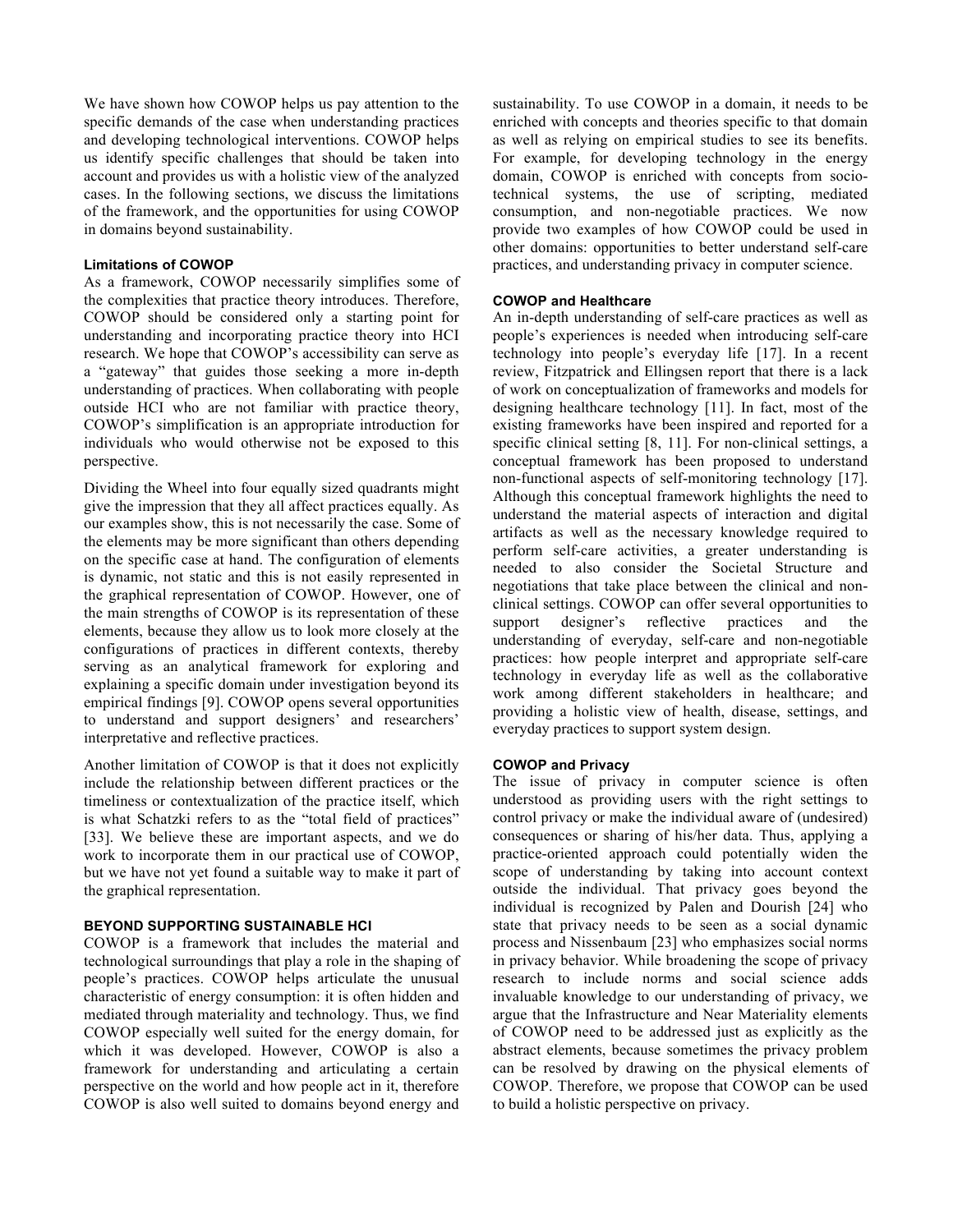#### **CONCLUSION**

In this paper, we presented the Contextual Wheel of Practice—a framework that bridges insights from anthropology, sociology, and HCI to better understand everyday practices, design interventions, and collaborate with others who are not familiar with the practice-oriented approach. COWOP facilitates a broader perspective beyond the individual in sustainable HCI through its four elements: Societal Structure, Infrastructure, Near Materiality, and The Individual. We developed the framework based on our experiences in several energy projects, working in multidisciplinary teams where the practice approach was new to some members and a core part of the worldview for others. These elements affect everyday practices in different ways and all of them have to be taken into account. Finally, we argued that COWOP is a useful framework outside the domain of energy, as part of the turn to practice in HCI.

We hope that COWOP can inspire researchers and designers, and contribute to the current practice-oriented research agenda in HCI. Furthermore, we encourage the HCI community to continue to move away from solutions that only focus on individual behavior towards solutions that consider a more holistic view of everyday practices.

#### **ACKNOWLEDGMENTS**

This work has been supported by The Danish Council for Strategic Research as part of the EcoSense project (11- 115331) and has been partly funded by the Danish Energy Agency project: Virtual Power Plant for Smartgrid Ready Buildings (no. 12019). We would also like to thank the EcoSense & VPP4SGR teams, Yuka Nagashima, Henrik Blunck, Laura Lynggaard Nielsen, Tine Raun, Louise Lønborg Rustrup and Mette Breth Klausen.

#### **REFERENCES**

- 1. Blunck, H., Bouvin, N. O., Mose Entwistle, J., Grønbæk, K., Kjærgaard, M. B., Nielsen, M., Graves Petersen, M., Rasmussen, M. K. and Wüstenberg, M. Computational environmental ethnography: combining collective sensing and ethnographic inquiries to advance means for reducing environmental footprints. In *Proc. e-Energy '13*, ACM Press (2013), 87-98.
- 2. Bødker, S. When second wave HCI meets third wave challenges. In *Proc. NordiCHI '06*, ACM (2006), 1-8.
- 3. Bourdieu, P. *Outline of a Theory of Practice*. Cambridge University Press, 1977.
- 4. Braun, V. and Clarke, V. Using thematic analysis in psychology. *Qualitative Research in Psychology*, *3*, 2 (2006), 77-101.
- 5. Brynjarsdóttir, H., Håkansson, M., Pierce, J., Baumer, E. P. S., Disalvo, C. and Sengers, P. Sustainably unpersuaded: how persuasion narrows our vision of sustainability. In *Proc. CHI '12*, ACM Press (2012), 947-956.
- 6. Darby, S. *The effectiveness of feedback on energy consumption*. Environmental Change Institute, University of Oxford, 2006.
- 7. Darnton, A. and Horn, J. *Influencing Behaviours - Moving Beyond the Individual - A User Guide to the ISM Tool*. The Scottish Government, 2013.
- 8. Doherty, G., McKnight, J. and Luz, S. Fieldwork for requirements: Frameworks for mobile healthcare applications. *International Journal of Human-Computer Studies*, *68*, 10 (10// 2010), 760-776.
- 9. Dourish, P. Implications for design. In *Proc. CHI '06*, ACM Press (2006), 541-550.
- 10.Entwistle, J. M. and Rasmussen, M. K. The Model of Change – Understanding the How and Why of Change. In *Proc. EPIC (Ethnographic Praxis in Industry Conference)* (2014).
- 11.Fitzpatrick, G. and Ellingsen, G. A Review of 25 Years of CSCW Research in Healthcare: Contributions, Challenges and Future Agendas. *Comput Supported Coop Work*, *22*, 4-6 (2013), 609-665.
- 12.Friedman, B., Kahn, P., Jr., Borning, A. and Huldtgren, A. Value Sensitive Design and Information Systems. In N. Doorn, D. Schuurbiers, I. van de Poel and M. E. Gorman (eds.) *Early engagement and new technologies: Opening up the laboratory*, *16*, (2013), 55-95.
- 13.Froehlich, J., Findlater, L. and Landay, J. The design of eco-feedback technology. In *Proc. CHI '10*, ACM Press (2010), 1999-2008.
- 14.Ganglbauer, E., Fitzpatrick, G. and Comber, R. Negotiating food waste: Using a practice lens to inform design. *ACM Trans. Comput.-Hum. Interact.*, *20*, 2 (2013), 1-25.
- 15.Geels, F. W. From sectoral systems of innovation to socio-technical systems. *Research Policy*, *33*, 6-7 (2004), 897-920.
- 16.Giddens, A. *The Constitution of Society: Outline of the Theory of Structuration*. Polity Press, 1984.
- 17.Grönvall, E. and Verdezoto, N. Beyond self-monitoring: understanding non-functional aspects of home-based healthcare technology. In *Proc. UbiComp 2013*, ACM (2013), 587-596.
- 18.Gross, S., Bardzell, J. and Bardzell, S. Structures, forms, and stuff: the materiality and medium of interaction. *Pers Ubiquit Comput*, *18*, 3 (2014), 637-649.
- 19.Ingram, J., Shove, E. and Watson, M. Products and Practices: Selected Concepts from Science and Technology Studies and from Social Theories of Consumption and Practice. *Design Issues*, *23*, 2 (2007), 3-16.
- 20.Kuijer, L. and Jong, A. D. Identifying design opportunities for reduced household resource